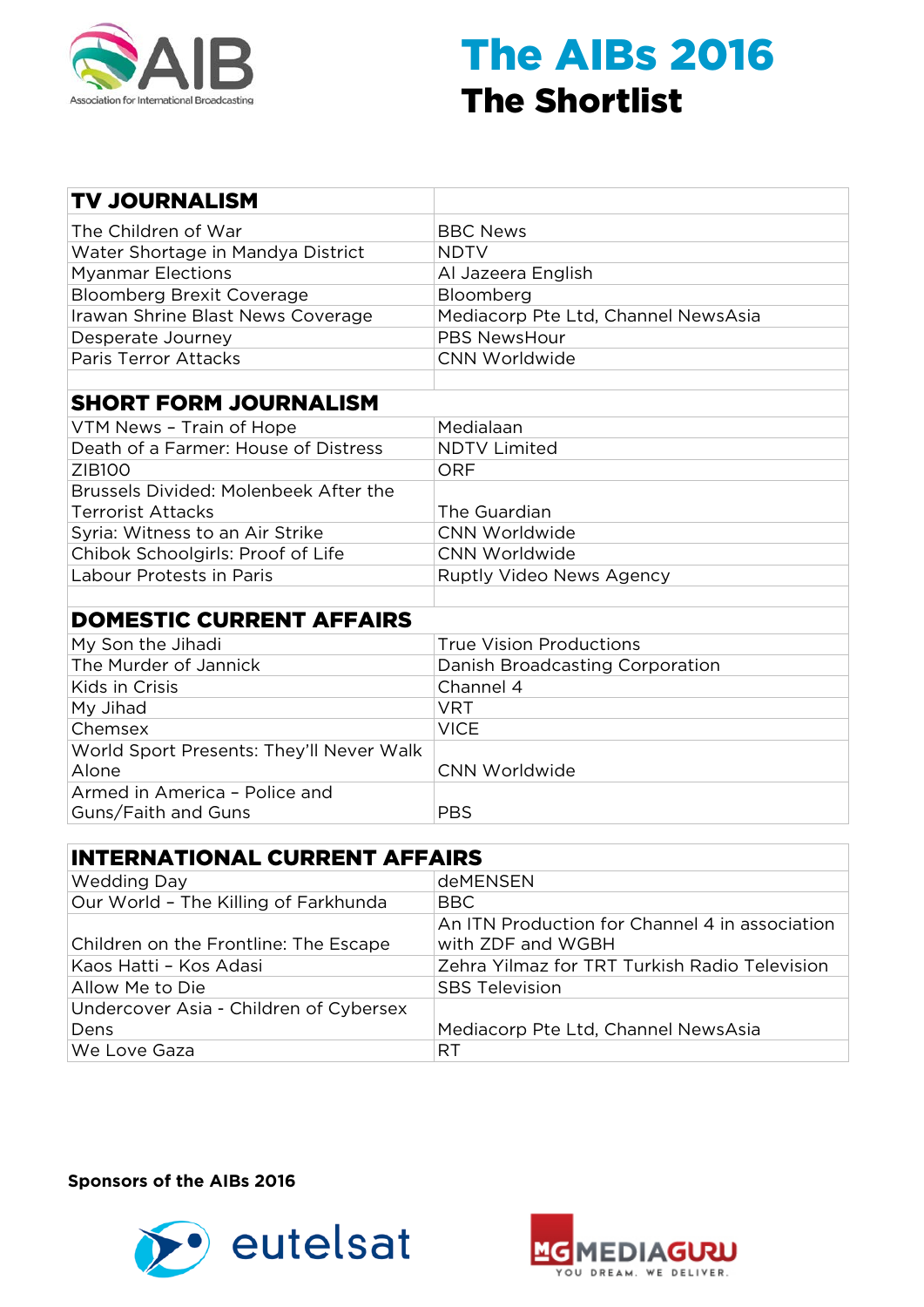

| <b>INVESTIGATIVE</b>                                     |                                       |
|----------------------------------------------------------|---------------------------------------|
| Sexual Violence, Social Media and Society                | <b>CPAC</b>                           |
| ISIS: The British Women Supporters                       |                                       |
| Unveiled                                                 | Channel 4                             |
| 101 East: Murder In Malaysia                             | Al Jazeera English                    |
| Nisman                                                   | Radio Televisión Española RTVE        |
| Selling Northern Ireland                                 | <b>BBC Northern Ireland Spotlight</b> |
| In premiera cu Carmen Avram - VIRUȘI ÎN<br><b>SISTEM</b> | S. C. Antena 3 S. A.                  |
| Fukushima Disaster, When East Japan                      |                                       |
| was a Step Behind Annihilation.                          | <b>TBS Television</b>                 |
|                                                          |                                       |
| <b>SPECIALIST PROGRAMME</b>                              |                                       |
| It Ends with Murder - The Body in the                    |                                       |
| Freezer                                                  | Danish Broadcasting Corporation       |
| The Sound Man                                            | Africa24 Media/Camerapix              |
| Foreign Dispatches - Boxing in Britain                   | <b>Channels Television</b>            |
| My Nigeria - Basketmouth: Trash Talking                  | Al Jazeera English                    |
| The Special Needs Hotel                                  | <b>Lambent Productions</b>            |
| She Was Called Tatiana                                   | Radio Free Europe/Radio Liberty       |
| A Single Step                                            | Voice of America                      |

| <b>SCIENCE</b> |  |
|----------------|--|
|----------------|--|

| Korean Broadcasting Systems (KBS)   |
|-------------------------------------|
| ABS-CBN News Channel (ABS-CBN       |
| Corporation)                        |
| Nova - WGBH                         |
|                                     |
| <b>CNN Worldwide</b>                |
| <b>TERN International</b>           |
| Mediacorp Pte Ltd, Channel NewsAsia |
|                                     |
|                                     |
| 1440 Productions                    |
| RTVE Radio Televisión Española      |
|                                     |
| <b>ABS-CBN Corporation</b>          |
|                                     |

| Checker Tobi - Explains the Refugee |                             |
|-------------------------------------|-----------------------------|
| Crisis: Why Do So Many People Take  |                             |
| Refuge                              | <b>Bayerischer Rundfunk</b> |
| Know Zone                           | The Mediae Company          |



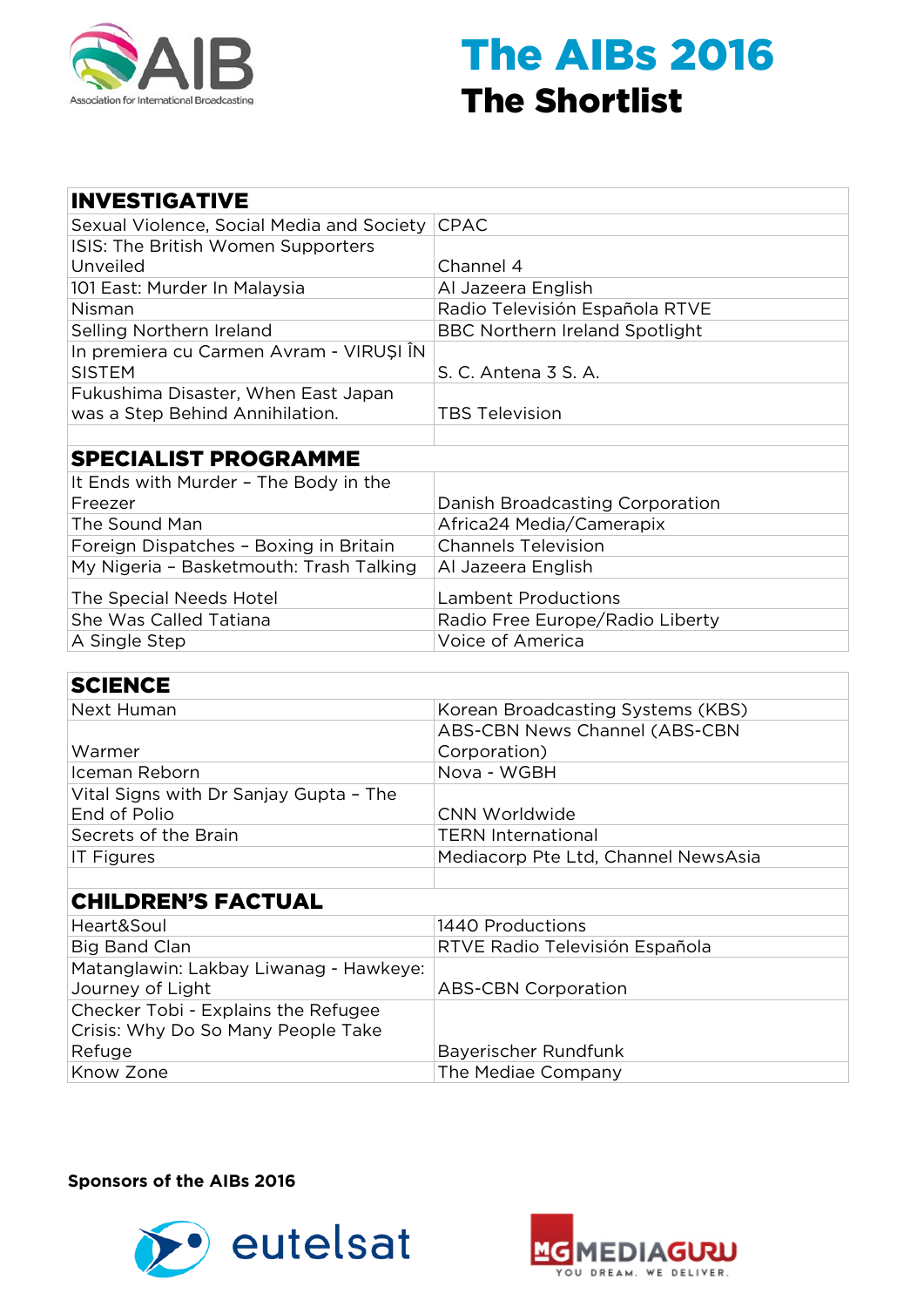

| <b>SHORT FEATURE</b>                    |                                         |
|-----------------------------------------|-----------------------------------------|
| Horrors in the Faroe Islands            | <b>Combined Artists - Carte Blanche</b> |
| On Assignment - Vicky's Story           | ITV News/MediaZones.net                 |
| Great Immigrants - The Pride of America | <b>Blue Chalk Media</b>                 |
| Dateline: Kids Gone Wild                | <b>SBS Television</b>                   |
| Right to Fight                          | The Guardian                            |
| Winners                                 | <b>BBC World Service</b>                |
|                                         |                                         |
| <b>SPORT</b>                            |                                         |
| Rugby World Cup Final - New Zealand v   |                                         |
| Australia                               | <b>ITV Sport</b>                        |
| FA Cup Final 2016 for BT Sport          | Sunset+Vine                             |
| 2015 Tour de France                     | <b>SBS Television</b>                   |
| Channel 4 Formula 1                     | <b>Whisper Films</b>                    |
|                                         |                                         |
| <b>TELEVISION PERSONALITY</b>           |                                         |
| <b>Tim Sebastian</b>                    | DW - Deutsche Welle                     |
| Barkha Dutt                             | <b>NDTV</b>                             |
| Manus Cranny                            | Bloomberg                               |
| <b>Ros Atkins</b>                       | <b>BBC</b>                              |
| Chloe Cho                               | Mediacorp Pte Ltd, Channel NewsAsia     |
| Hala Gorani                             | <b>CNN Worldwide</b>                    |
|                                         |                                         |
| <b>RADIO PERSONALITY</b>                |                                         |
| Georgina Godwin                         | Monocle                                 |
| RJ Viny - Viny Agrawal                  | DB Corp Ltd - Radio Division            |
|                                         |                                         |
| <b>RADIO JOURNALISM</b>                 |                                         |
| A Kurdish Syrian Refugee's Journey to   |                                         |
| Germany                                 | <b>SBS</b>                              |
| The Landmine Man                        | Radio Sawa                              |
| Last Summer in the Sea of Umbrellas -   |                                         |
| When the Tear Gas Rains                 | Radio Television Hong Kong              |
| <b>Burmese Election Special</b>         | <b>BBC Burmese</b>                      |



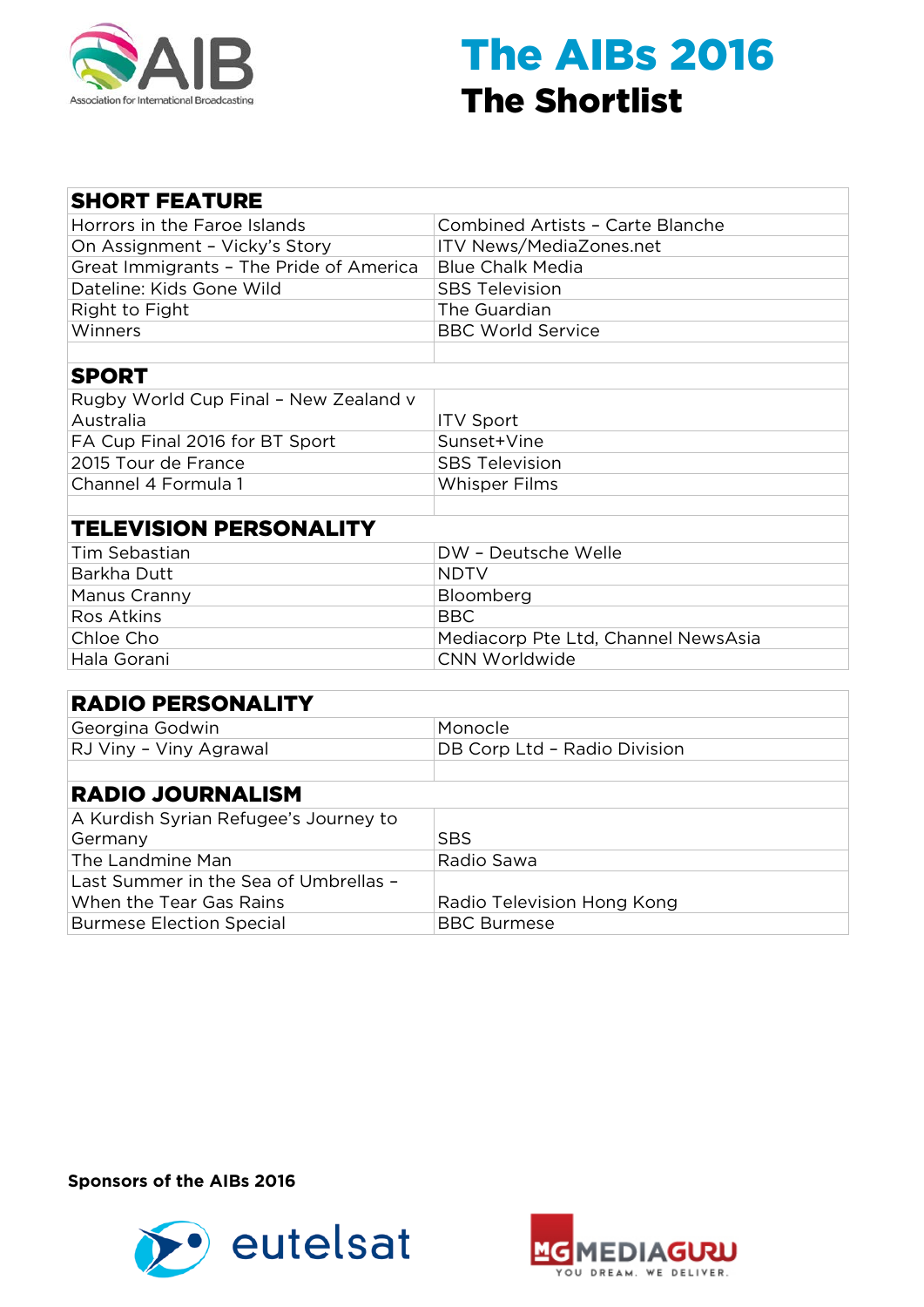

| <b>RADIO CURRENT AFFAIRS</b>                 |                                              |
|----------------------------------------------|----------------------------------------------|
| The Swedish Ambassador's Guide to            | <b>BBC World Service</b>                     |
| Eurovision - The Documentary                 |                                              |
| Listening to the Bones                       | <b>BBC World Service</b>                     |
| Alvin Hall Goes Back to School               | <b>WNYC &amp; Public Radio International</b> |
| An Age of Our Own: War Times - 70th          |                                              |
| Anniversary Commemoration of the End         |                                              |
| of WWII                                      | Radio Television Hong Kong                   |
| ISIS: Young, British and Radicalised         | Snappin' Turtle Productions                  |
| Flying for Your Life - Life and Death on     |                                              |
| the East Asian Flyway                        | <b>ABC and BBC World Service</b>             |
| Corruption K: Cristina in the Dock           | Radio Mitre S.A                              |
|                                              |                                              |
| <b>RADIO INVESTIGATIVE</b>                   |                                              |
| The Unfinished Story of Fighting FGM in      |                                              |
| Egypt                                        | <b>BBC</b>                                   |
| File on 4: Tennis - Game Set and Fix?        | BBC/Buzzfeed                                 |
| The Mysterious Magnate and Moldova's         |                                              |
| <b>Missing Millions</b>                      | Assignment - BBC World Service               |
| Documentary on One: The Case That            |                                              |
| Never Was                                    | RTÉ Radio 1                                  |
| Should Boxing be Banned?                     | ABC (Australian Broadcasting Corporation)    |
| The Sunnah of Muhammad                       | <b>BBC</b>                                   |
| The Rise of New Drugs and Challenges         |                                              |
| <b>Facing Modern Anti-Narcotics Policies</b> | Radio Taiwan International                   |
|                                              |                                              |
| <b>RADIO CREATIVE FEATURE</b>                |                                              |
| Sounds to Illustrate Dreams: The Lullaby     | Korean Broadcasting Systems (KBS)            |
| America's Mosques - A Story of               |                                              |

| America's Mosques - A Story of     |                                            |
|------------------------------------|--------------------------------------------|
| Integration                        | <b>Overtone Productions Ltd</b>            |
| Growing Up Without a Dad           | <b>BlokMedia Ltd</b>                       |
| The Battle of Britain at 75        | TBI Media with Snappin' Turtle Productions |
| Documentary on One: High Heels and |                                            |
| Horses                             | RTÉ Radio 1                                |
| Little Volcanoes                   | White Stiletto                             |